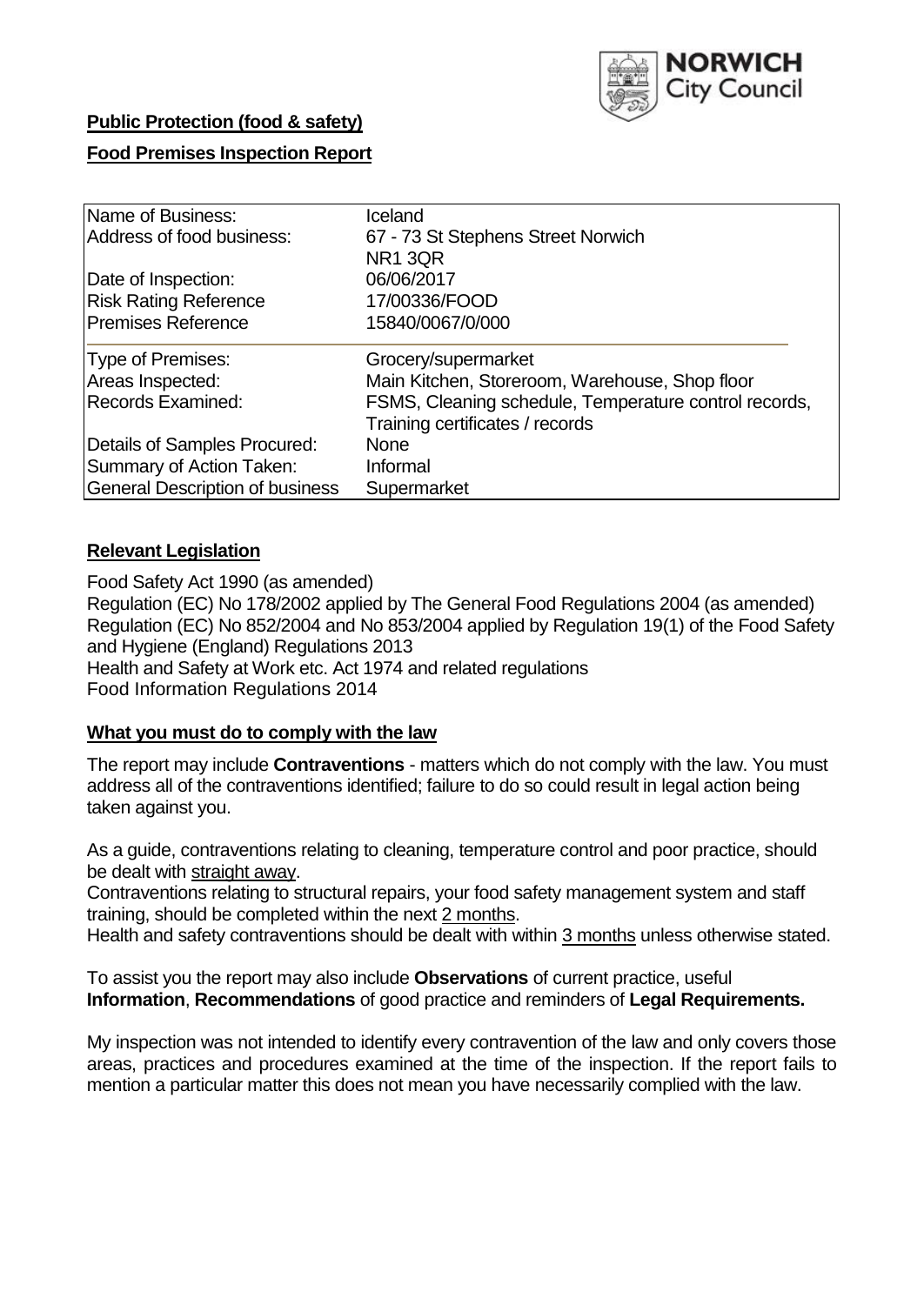# **FOOD SAFETY**

### **How we calculate your Food Hygiene Rating:**

The food safety section has been divided into the three areas which you are scored against for the hygiene rating: 1. food hygiene and safety procedures, 2. structural requirements and 3. confidence in management/control procedures. Each section begins with a summary of what was observed and the score you have been given. Details of how these scores combine to produce your overall food hygiene rating are shown in the table.

| <b>Compliance Area</b>                     |                         |                  |           | <b>You Score</b> |                |    |           |    |                |  |  |
|--------------------------------------------|-------------------------|------------------|-----------|------------------|----------------|----|-----------|----|----------------|--|--|
| Food Hygiene and Safety                    |                         |                  |           | 0                | 5              | 10 | 15        | 20 | 25             |  |  |
| <b>Structure and Cleaning</b>              |                         |                  | 0         | 5                | 10             | 15 | 20        | 25 |                |  |  |
| Confidence in management & control systems |                         |                  | 0         | 5                | 10             | 15 | 20        | 30 |                |  |  |
|                                            |                         |                  |           |                  |                |    |           |    |                |  |  |
| <b>Your Total score</b>                    | $0 - 15$                | 20               | $25 - 30$ |                  | $35 - 40$      |    | $45 - 50$ |    | > 50           |  |  |
| <b>Your Worst score</b>                    | $\overline{\mathbf{5}}$ | 10 <sup>10</sup> | 10        |                  | 15             |    | 20        |    | $\blacksquare$ |  |  |
|                                            |                         |                  |           |                  |                |    |           |    |                |  |  |
| <b>Your Rating is</b>                      | 5                       | $\overline{4}$   | 3         |                  | $\overline{2}$ |    |           |    | $\overline{0}$ |  |  |

Your Food Hygiene Rating is 5 - a very good standard



### **1. Food Hygiene and Safety**

Food hygiene standards are high. You demonstrated a very good standard of compliance with legal requirements. You have safe food handling practices and procedures and all the necessary control measures to prevent cross-contamination are in place. Some minor contraventions require your attention. **(Score 5)**

### Contamination risks

**Observation** I was pleased you could demonstrate effective E.coli 0157 control through the complete separation of raw and ready-to-eat food, the correct use of wash-hand basins and thorough hand washing, having dedicated equipment (including complex equipment) for raw and ready-to-eat foods, through 2-stage cleaning and the correct use of sanitiser, and by controlling the risks posed by soily vegetables.

#### Personal Hygiene

**Observation** I was pleased to see that standards of personal hygiene were high.

### Temperature Control

**Observation** I was pleased to see you were able to limit bacterial growth and/or survival by applying appropriate temperature controls at points critical to food safety and that you were diligently monitoring temperatures.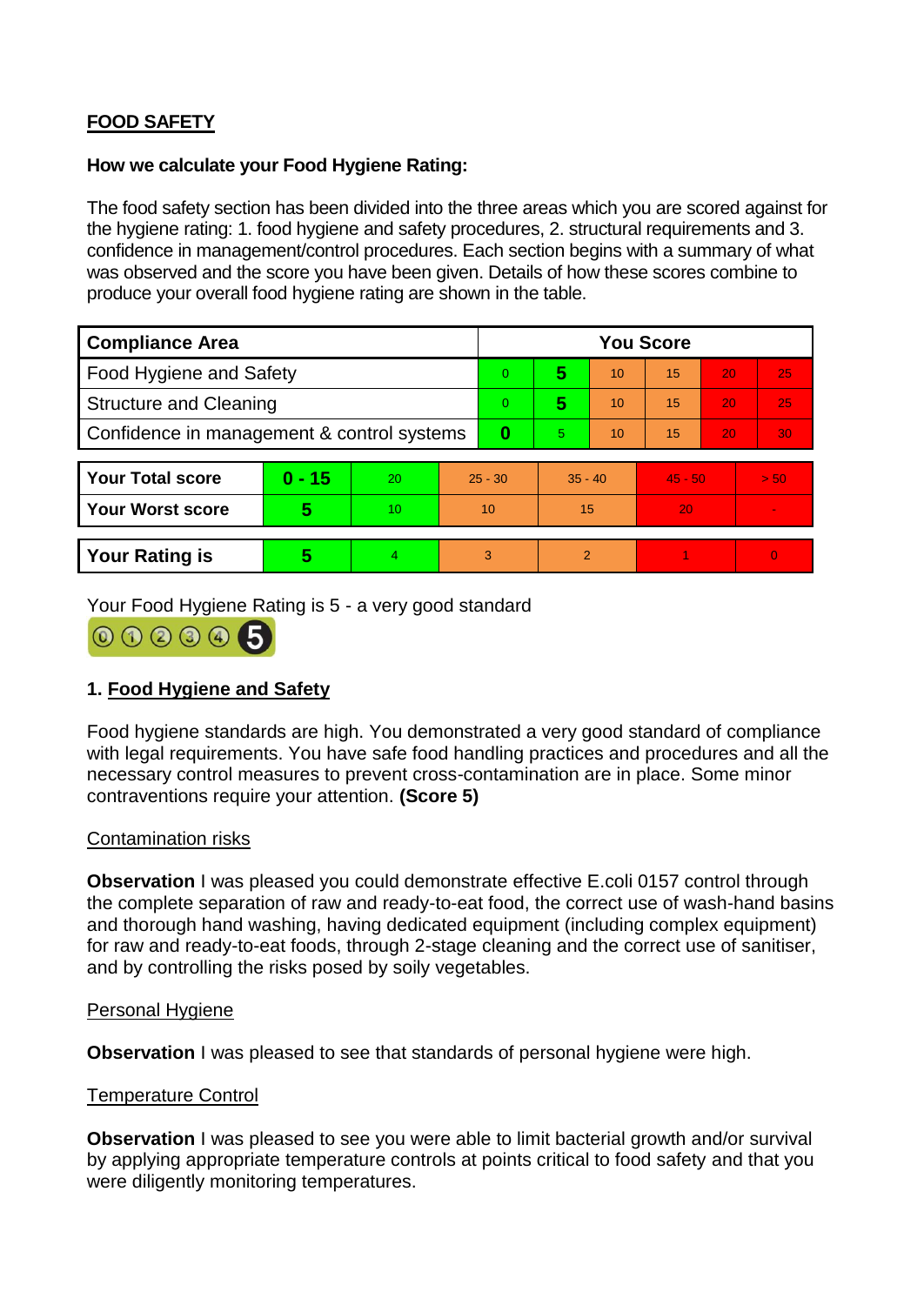## Unfit food

**Contravention** The following food was unfit (and was seized or destroyed in my presence) because it was either; past its use by date; did not conform to food safety requirements; was not produced, prepared or processed in accordance with the regulations; or, in the case of fresh meat, its origin could not be determined:

- There was an individual yogurt from a multi pack in the display chiller with a use by date of 4th June, the inspection was 6th June. I believe the others were removed from sale, however take care to ensure no food is available or on display which dose not meet food safety requirements.
- A muller rice pot was in the chiller with the lid squashed in, the food was exposed to contamination and removed from sale.
- There were a number of split packets of product on the shop shelving, (possibly due to theft) ensure staff are vigilant to any food items which may have become contaminated by the actions of customers.

## **2. Structure and Cleaning**

The structure facilities and standard of cleaning and maintenance are all of a good standard and only minor repairs and/or improvements are required. Pest control and waste disposal provisions are adequate. The minor contraventions require your attention. **(Score 5)**

### Cleaning of Structure

**Contravention** The following structural items were dirty and require more frequent and thorough cleaning:

- Ice build up in the freezer around the fans on the ceiling, clean to prevent any dropping ice hazards.
- Freezer floor.
- Walk-in chiller floor.
- Walls around delivery intake area.
- Doors in store; chiller, freezer, access to shop floor.
- High level cleaning required.

**Contravention** The following structural items could not be effectively cleaned and must be covered or made non-absorbent:

• Paint work and ceiling cover in delivery intake despatch area.

### Cleaning of Equipment and Food Contact Surfaces

**Contravention** The following surfaces and equipment in contact with food were dirty and/or could not be cleaned and require cleaning or discarding:

- The front vents of the open chillers on the shop floor have debris, increase frequency of cleaning.
- Behind and beside the freezers on the shop floor.

### Cleaning Chemicals / Materials / Equipment and Methods